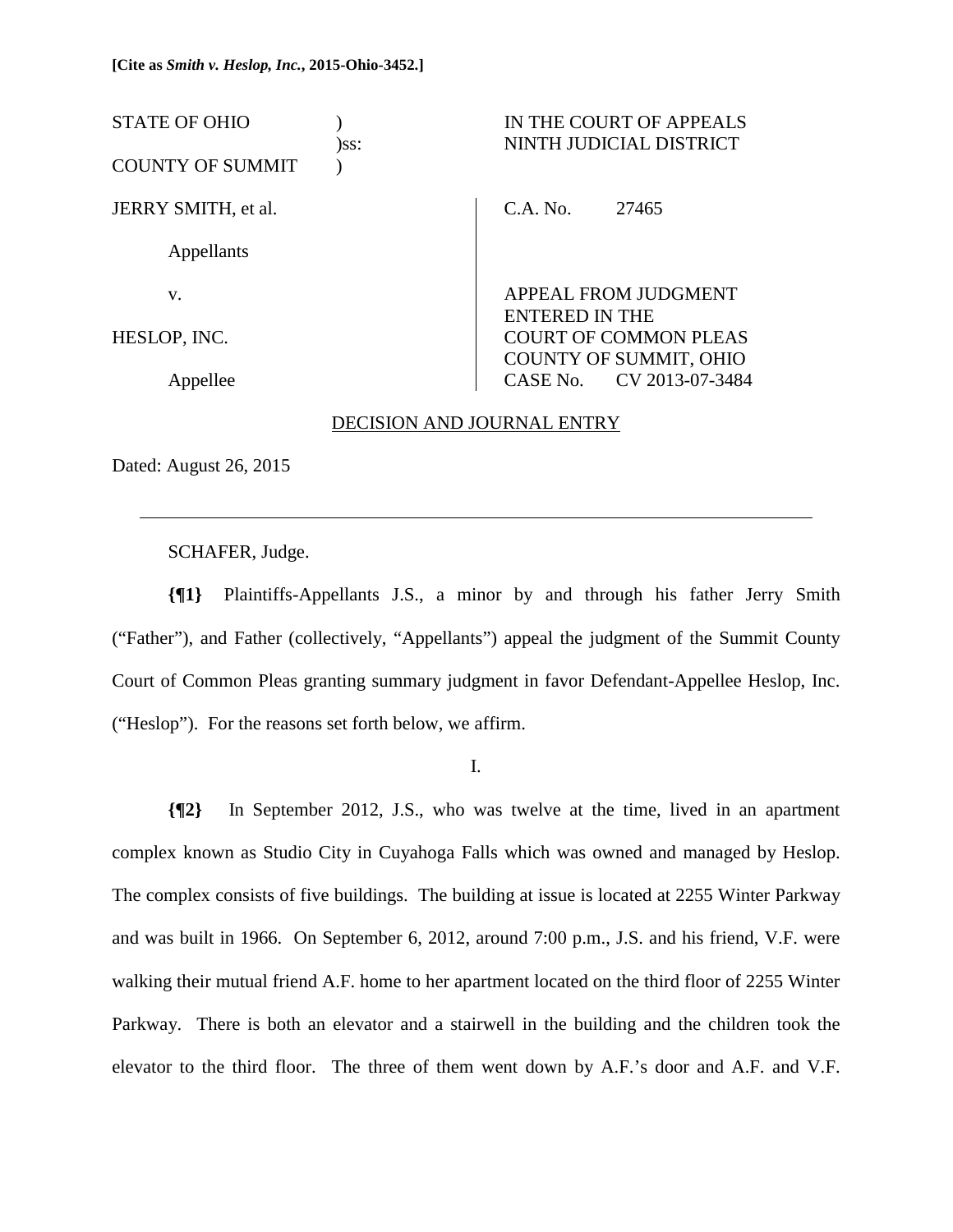indicated that they wanted to talk alone. A.F. and V.F. stood in the hallway and J.S. stayed outside the door in the stairwell. However, J.S. would occasionally poke his head out to see what A.F. and V.F. were doing and to "mess<sup>[]</sup> with them[.]" A.F. then "opened the door and started jogging after [J.S.]" J.S. began to jog down the hallway towards a dead end. The wall that created the dead end contained a window. J.S. kept looking behind him to see how close A.F. was to him, but was nonetheless aware of the window in front of him and had seen it on a prior occasion. A.F. pushed, tripped, or bumped into J.S., causing him to fall. As he was falling, J.S. put out his hand out to catch himself and his hand went through the plate glass window causing serious injury to his hand and wrist.

**{¶3}** Appellants subsequently filed a complaint against Heslop alleging that it was negligent in the maintenance and repair of the premises. Specifically, they alleged that Heslop installed a single pane of plate glass in the window at issue, as opposed to wired glass that was required by the Ohio Building Code. J.S. and Father asserted that Heslop's negligence was the proximate cause of J.S.'s injuries. Additionally, J.S. and Father raised a derivative loss of consortium claim.

**{¶4}** Heslop filed a motion for summary judgment asserting that the danger was open and obvious, the window did not proximately cause J.S.'s injuries, and that Heslop owed J.S. no duty from the unanticipated acts of J.S.'s friend. Appellants filed a combined motion in opposition and motion for summary judgment in which they alleged that the open and obvious doctrine was not applicable because Heslop committed negligence per se. Specifically, Appellants argued that Heslop violated its statutory landlord duties under R.C. 5321.04(A)(1)-(3) because the window at issue and the nearby staircase were not in compliance with the Ohio Building Code. In support of their position, Appellants submitted an expert's report from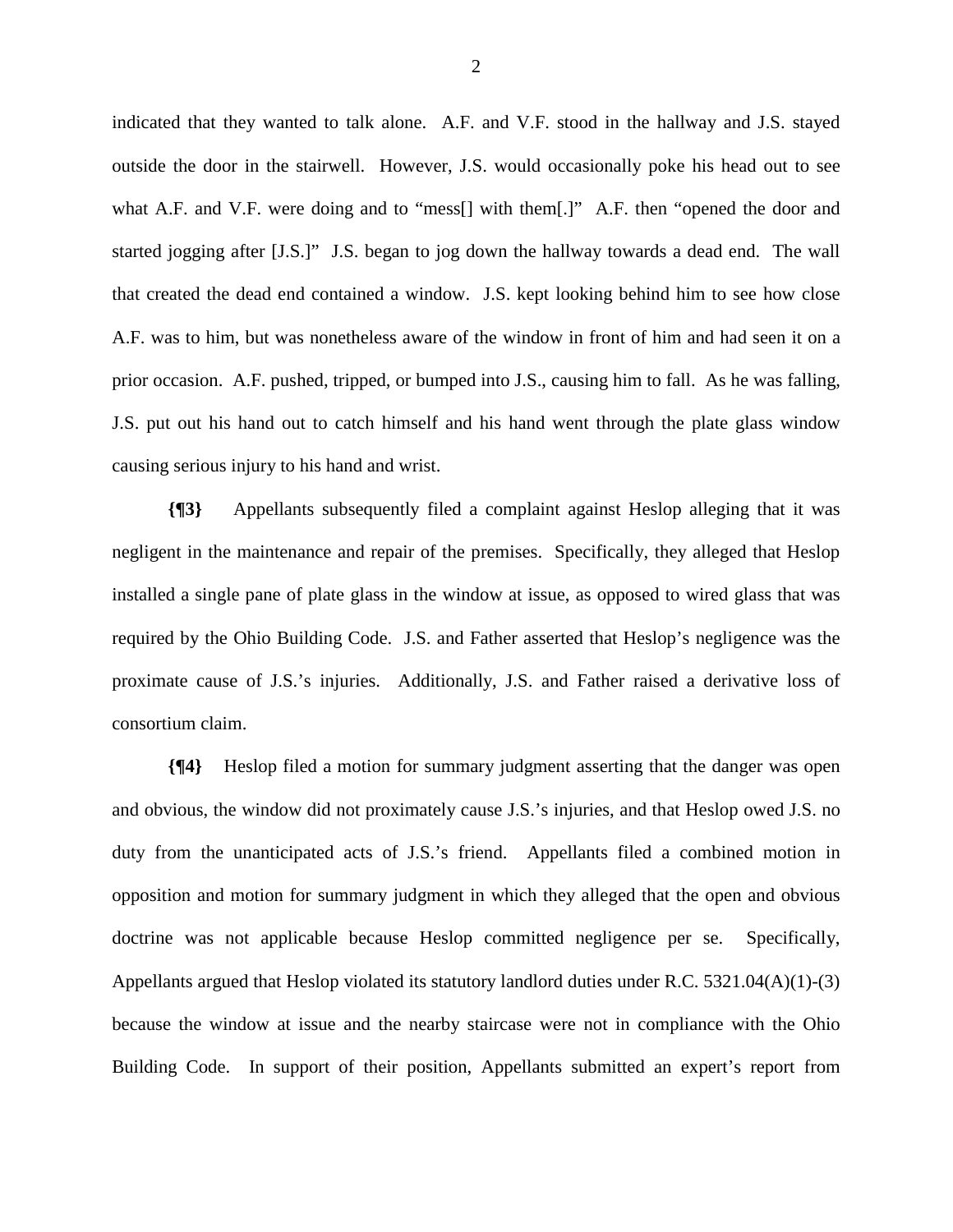registered architect Richard Zimmerman that detailed the alleged Ohio Building Code violations. Heslop submitted a reply and motion in opposition to Appellants' motion. Heslop attached its own expert report from registered architect Samuel Diaquila in which Mr. Diaquila maintained that the window at issue did not violate the Ohio Building Code. Furthermore, Heslop filed an additional motion for partial summary judgment on the issue of negligence per se. Appellants moved to strike Heslop's additional motion for partial summary judgment, but that motion was denied. Ultimately, the trial court granted summary judgment to Heslop and denied Appellants' motion for summary judgment.

**{¶5}** Appellants have appealed raising a single assignment of error for our review.

# II.

### ASSIGNMENT OF ERROR

# THE TRIAL COURT ERRED IN GRANTING SUMMARY JUDGMENT TO DEFENDANT/APPELLEE HESLOP, INC. AND IN OVERRULING THE MOTION FOR SUMMARY JUDGMENT ON THE ISSUE OF NEGLIGENCE AND THE MOTION TO STRIKE FILED BY JERRY SMITH, ET AL[.], PLAINTIFFS/APPELLANTS.

**{¶6}** Appellants assert in their sole assignment of error that the trial court erred in denying their motion to strike Heslop's motion for partial summary judgment on their claim for negligence per se, granting summary judgment to Heslop, and in denying their motion for summary judgment. We disagree.

### A. Motion to Strike

**{¶7}** "A trial court's decision to grant a motion to strike will not be overturned on appeal absent an abuse of discretion. \* \* \* [A]n abuse of discretion indicates that the trial court was unreasonable, arbitrary, or unconscionable in its ruling." (Internal citations and quotations omitted.) *Cooper v. BASF, Inc.,* 9th Dist. Summit No. 26324, 2013-Ohio-2790, ¶ 22. In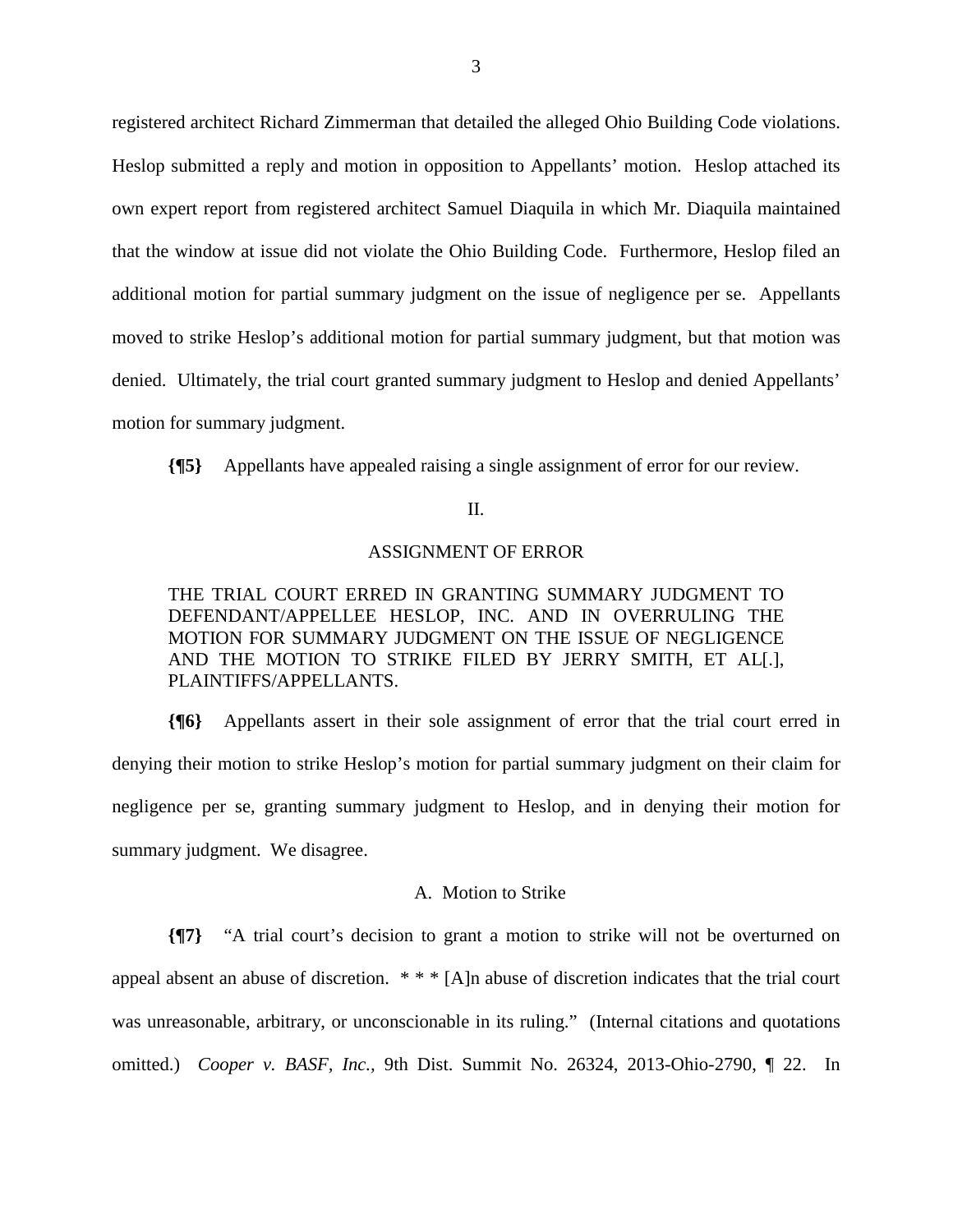bringing their motion to strike Heslop's additional motion for summary judgment, Appellants asserted, without citing to any authority, that allowing the additional motion for summary judgment would allow Heslop too many "bites at the apple[.]" We note that, in that same motion, Appellants also responded in opposition to Heslop's partial motion for summary judgment, and so they were not deprived of an opportunity to counter the motion. Additionally, Heslop's motion was filed within the dispositive motion deadline set by the trial court. In light of these circumstances, the limited argument on appeal, and the discretion afforded to the trial court, we cannot conclude the trial court abused its discretion in denying Appellants' motion to strike.

## B. Motion for Summary Judgment

**{¶8}** This Court reviews an award of summary judgment de novo. *Grafton v. Ohio Edison Co.*, 77 Ohio St.3d 102, 105 (1996). "We apply the same standard as the trial court, viewing the facts in the case in the light most favorable to the non-moving party and resolving any doubt in favor of the non-moving party." *Garner v. Robart*, 9th Dist. Summit No. 25427, 2011-Ohio-1519, ¶ 8. Pursuant to Civ.R. 56(C), summary judgment is appropriate when:

(1) No genuine issue as to any material fact remains to be litigated; (2) the moving party is entitled to judgment as a matter of law; and (3) it appears from the evidence that reasonable minds can come to but one conclusion, and viewing such evidence most strongly in favor of the party against whom the motion for summary judgment is made, that conclusion is adverse to that party.

*Temple v. Wean United, Inc.,* 50 Ohio St.2d 317, 327 (1977). To succeed on a summary judgment motion, the movant bears the initial burden of demonstrating that there are no genuine issues of material fact concerning an essential element of the opponent's case. *Dresher v. Burt*, 75 Ohio St.3d 280, 292 (1996). If the movant satisfies this burden, the nonmoving party "'must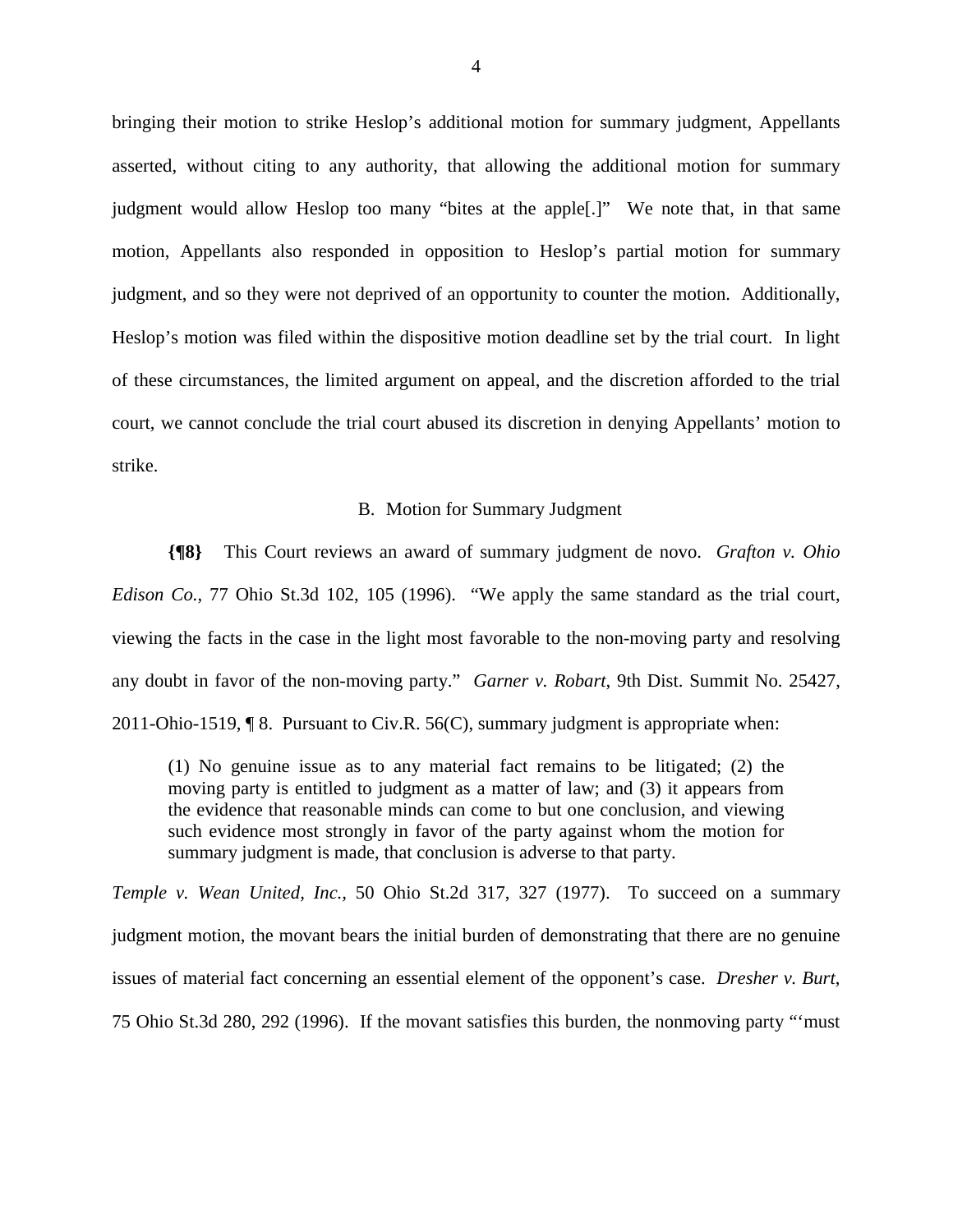set forth specific facts showing that there is a genuine issue for trial.'" *Id.* at 293, quoting Civ.R. 56(E).

**{¶9}** "To prevail in a negligence action, the plaintiff must show (1) the existence of a duty, (2) a breach of that duty, and (3) an injury proximately resulting from the breach." *Robinson v. Bates,* 112 Ohio St.3d 17, 2006-Ohio-6362, ¶ 21. Appellants' claim is for negligence per se based on Heslop's purported violations of the Landlord-Tenant Act. The relevant provision states that:

A landlord who is a party to a rental agreement shall do all of the following:

(1) Comply with the requirements of all applicable building, housing, health, and safety codes that materially affect health and safety;

(2) Make all repairs and do whatever is reasonably necessary to put and keep the premises in a fit and habitable condition;

(3) Keep all common areas of the premises in a safe and sanitary condition[.]

R.C. 5321.04(A)(1)-(3). "Negligence per se lessens the plaintiff's burden only on the issue of the actor's departure from the standard of conduct required of a reasonable man. Such negligence makes the actor subject to liability \* \* \* but it does not necessarily make him liable." (Internal quotations and citations omitted.) *Sikora v. Wenzel,* 88 Ohio St.3d 493, 497 (2000). "[T]he plaintiff will also have to prove proximate cause and damages." *Robinson* at ¶ 23.

**{¶10}** We must be mindful that "[t]he doctrine of negligence *per se* is applicable only when the purpose of the statute or rule is to protect a class of persons to which the plaintiff belongs *from the risk of the type of injury the plaintiff suffered*." (Emphasis added.) *Bonds v. Ohio Dept. of Rehab. & Corr.*, 116 Ohio App.3d 144, 151 (10th Dist.1996). *Bonds* offers an illustrative example of this limitation on the negligence per se doctrine. There, the Department of Rehabilitation and Correct released a prisoner who then attacked the plaintiff. At the time of the prisoner's release, there was a valid detainer on him from the state of Florida. The plaintiff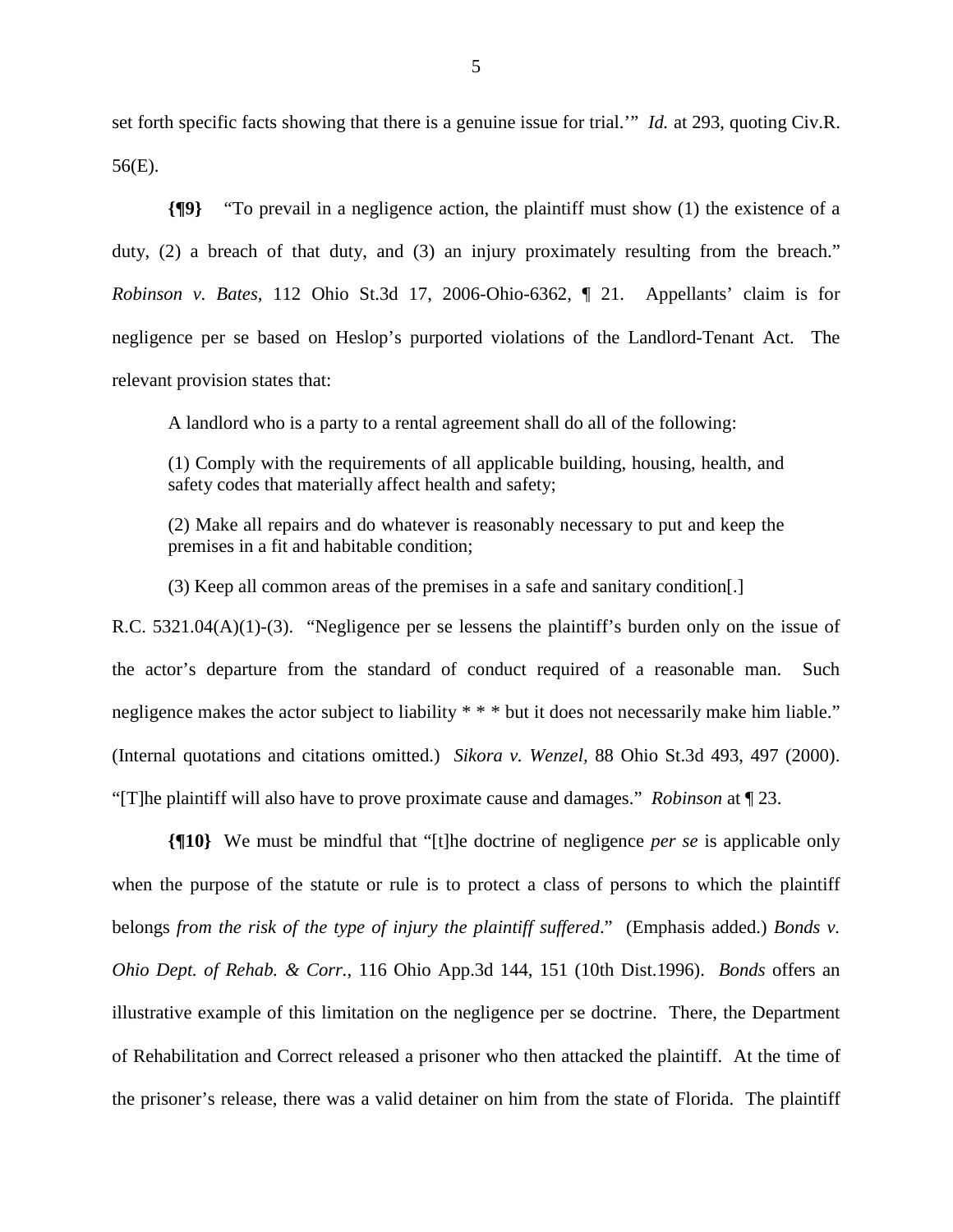brought a negligence per se claim against DRC, alleging that its violation of the Interstate Agreement on Detainers caused her injuries. The Tenth District Court of Appeals determined that the plaintiff could not recover on a negligence per se theory since "[t]he IAD's purpose is to protect prisoners against groundless and bad-faith detainers" and her injuries were too divergent from that purpose to show the existence of a duty to her. *Id*. at 153. We have similarly rejected the applicability of negligence per se and determined that no duty existed to the plaintiff under similar circumstances. *See, e.g.*, *Koczan v. Graham*, 9th Dist. Lorain No. 98CA007248, 2000 WL 1420342,  $*$  4 (Sept. 27, 2000) (holding that negligence per se did not apply where "[t]he testimony on both sides established that the overloading of [the defendant]'s truck, although violative of R.C. 5577.02, did not violate a law designed to avoid the type of accident involved here"); *Neuenschwander v. Wayne Cty. Children Servs. Bd.*, 92 Ohio App.3d 767, 771 (9th Dist.1994) (holding that negligence per se did not apply where the relevant statute imposed a duty upon the defendant child services board to the minor child, not the minor child's relatives).

**{¶11}** In support of Appellants' claim, Mr. Zimmerman asserted that the window was in an exterior wall of a stairway enclosure and that the 1956 edition of the Ohio Building Code required that the window should have been smaller and of wired glass as opposed to the large single pane that was present at the time of J.S.'s injury. Additionally, they contend that because the glass was over seven square feet in area and could thus be mistaken for means of egress, it should have had a pushbar, protective grille, or been divided by a muntin, and had doublestrength glass.<sup>1</sup> Specifically, Mr. Zimmerman relied on former Section BB-7-25.01(B) of the Ohio Building Code, and determined that because the window was in an exterior wall of a

 $\frac{1}{1}$ <sup>1</sup> Additionally, Mr. Zimmerman pointed out several violations in the staircase itself; however, there is nothing in the record to suggest that those violations in anyway contributed to J.S.'s injury.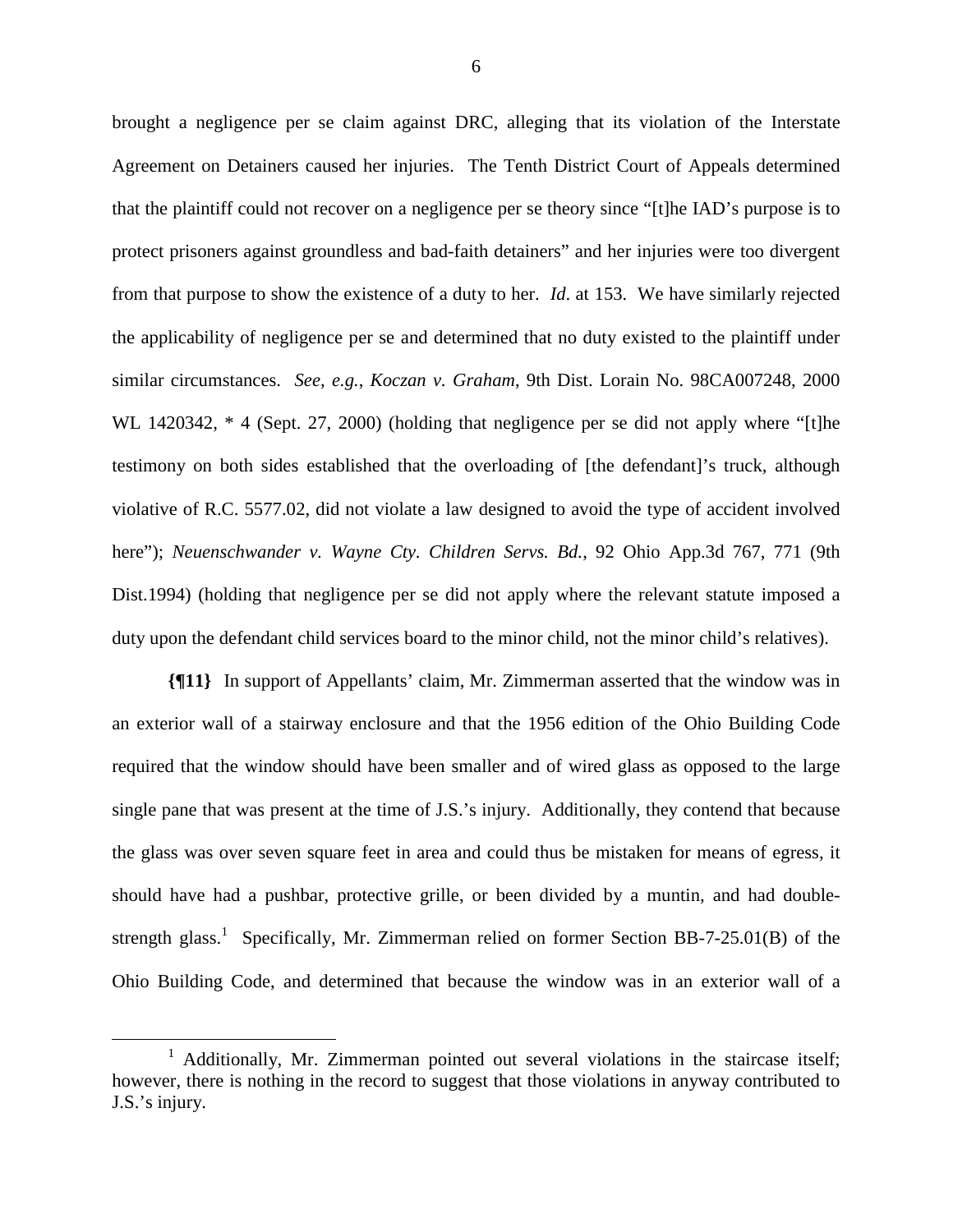stairway enclosure, it was an opening in an "enclosure[] for vertical communications through [the] building[,]" making the opening a "Class B Opening[.]" Thus, he asserted that the window, as an "opening protective[,]" was subject to former Section BB-7-25(B) of the Ohio Building Code. That provision states as follows:

Fire doors, fire windows, and other opening protectives are classified according to their fire-resistance ratings, established under section BB-07-03 OBC, as follows: \* \* \* Class B opening protectives have a fire resistance [rating] of not less than [1.5] hours and may have not more than one wired glass panel which shall be not more than 12 inches in width or height and not more than 100 square inches in area, except that glass panels shall not be used in opening protectives for fire walls[.]"

**{¶12}** The language of this provision plainly indicates that, in the context of the Landlord-Tenant Act, it is intended to protect tenants from fire hazards. But, J.S. did not sustain his injuries from a fire hazard or while attempting to exit the building during a fire-related emergency. Instead, he sustained his injuries while engaged in horseplay and after his hand went through the glass window, which is an injury not contemplated by the cited provisions of the Building Code. Heslop had no duty under the Landlord-Tenant Act to protect J.S. from injuries suffered during horseplay by complying with Building Code provisions that relate to fire safety. As a result, because the purpose of the cited provision is not to protect J.S. or any other tenant against the injury J.S. suffered, the purported violation of this provision cannot give rise to a finding of negligence per se. *Compare Sikora*, 88 Ohio St.3d at 498 (finding that violation of R.C. 5321.04(A) could be negligence per se where the plaintiff suffered an injury during a deck collapse that was caused by violation of the building code's design and construction provisions).

**{¶13}** Since negligence per se does not apply in this matter, we conclude the trial court properly awarded summary judgment to Heslop and denied Appellants' motion for summary judgment. Accordingly, we overrule Appellants' sole assignment of error.

7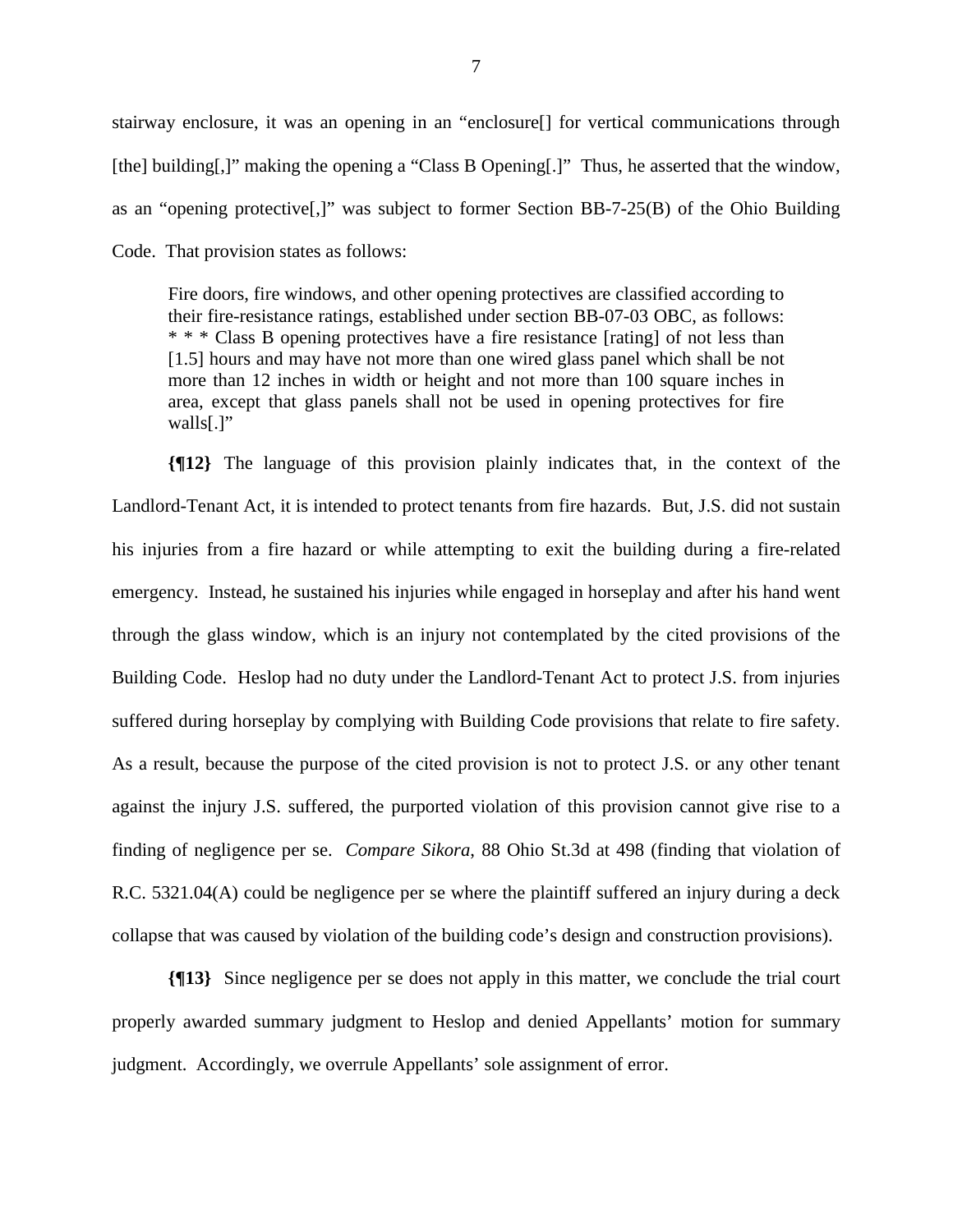**{¶14}** In light of the foregoing, we affirm the judgment of the Summit County Court of Common Pleas.

Judgment affirmed.

There were reasonable grounds for this appeal.

 We order that a special mandate issue out of this Court, directing the Court of Common Pleas, County of Summit, State of Ohio, to carry this judgment into execution. A certified copy of this journal entry shall constitute the mandate, pursuant to App.R. 27.

 Immediately upon the filing hereof, this document shall constitute the journal entry of judgment, and it shall be file stamped by the Clerk of the Court of Appeals at which time the period for review shall begin to run. App.R. 22(C). The Clerk of the Court of Appeals is instructed to mail a notice of entry of this judgment to the parties and to make a notation of the mailing in the docket, pursuant to App.R. 30.

Costs taxed to Appellants.

 JULIE A. SCHAFER FOR THE COURT

HENSAL, P. J. CARR, J. CONCUR.

8

III.